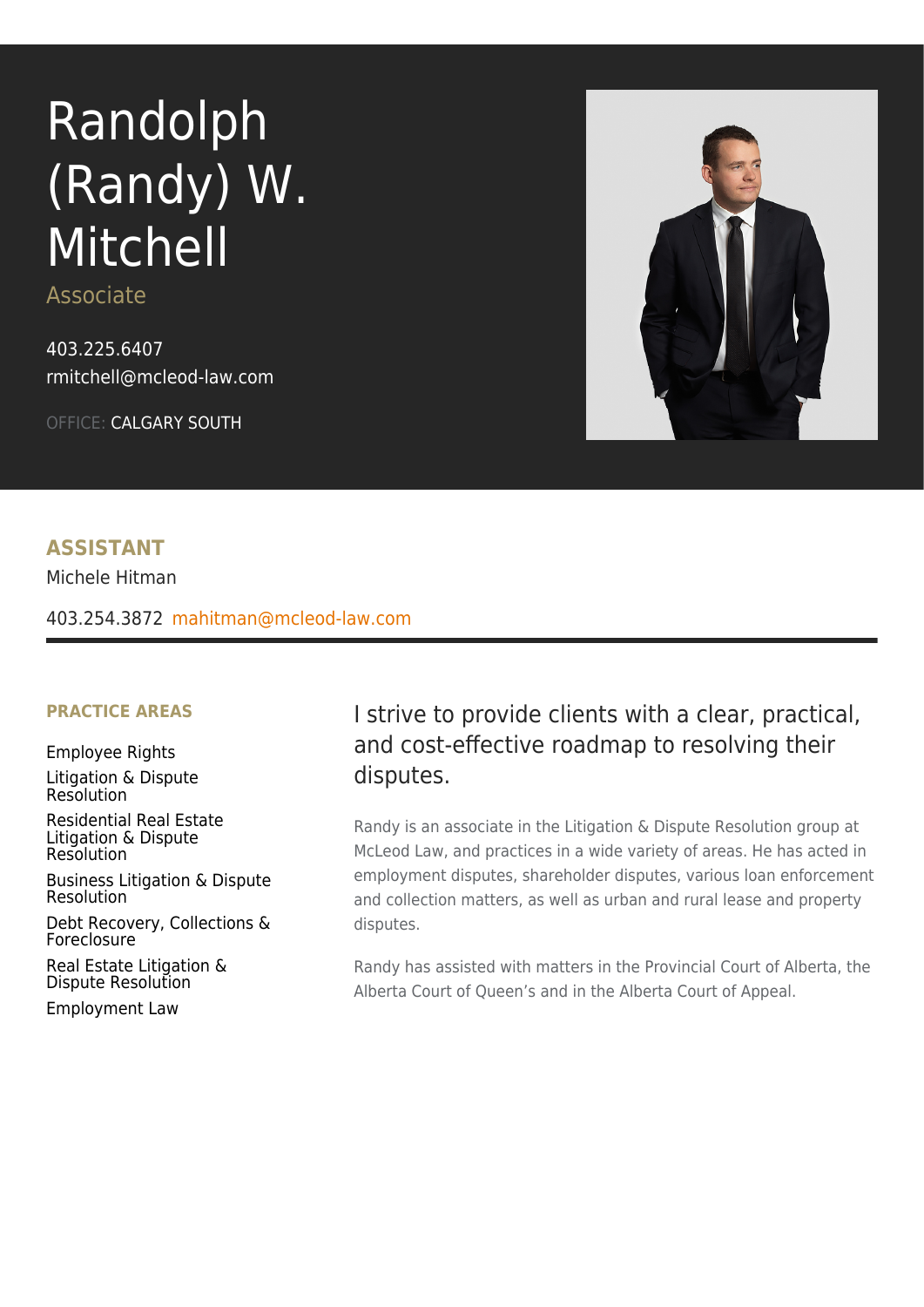#### Education

**2016** University of Calgary, JD

**2012** University of Calgary, BA (History, with Distinction)

**2012** University of Calgary, BA (Political Science, with Distinction)

## Admissions

**2017** Alberta

### Experience

- Prepared written arguments for a successful appeal of a costs award in the British Columbia Court of Appeal.
- Assisted in representing a national firm at the successful mediation of a large construction dispute in Saskatchewan.
- Assisted in defending a spouse's designation as a beneficiary under a life insurance policy.

#### Recognition

#### HONOURS AND AWARDS

- Society of Estate and Trust Practitioners, Canada Law Prize in Estate Planning and Trusts, 2016
- Pro Bono Law Alberta, Award for Highest Number of Shifts Attended by a Volunteer Law Student, 2015
- Miller Thomson LLP Legal Ethics Prize, 2015
- Irv Goldman Memorial Prize, 2015

#### PUBLICATIONS

- A Recent Court Caution in Use of Retroactive Capacity Experts at Trial, April 18, 2018
- Significant changes to Alberta's Employment Standards & Labour Relations Codes, March 1, 2018
- Formal Offers of Settlement: Utilizing the Rules of Court to Encourage the Early Resolution of Claims, October 4, 2016

#### Memberships

- Canadian Bar Association
- Calgary Bar Association
- The Advocates' Society